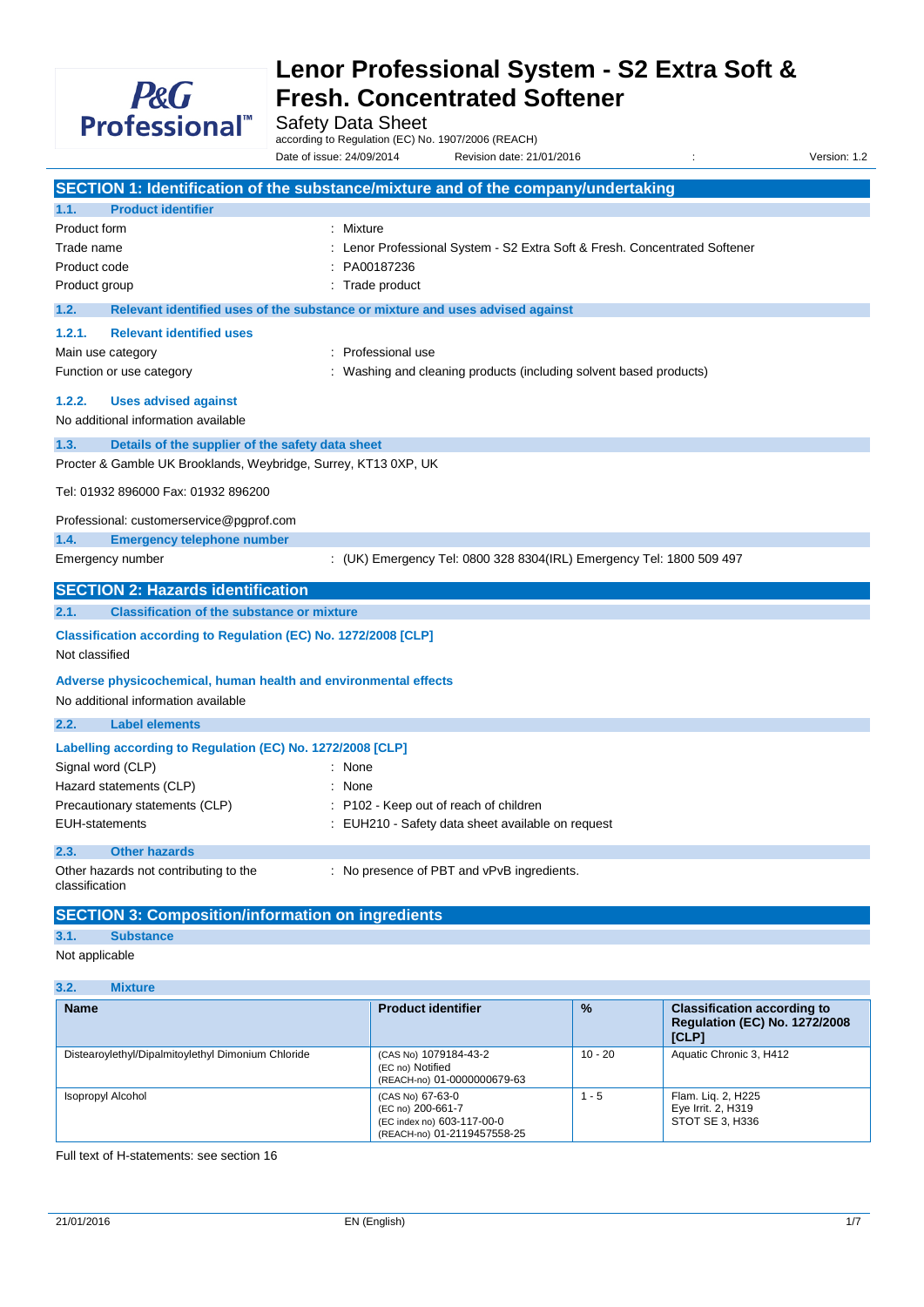## Safety Data Sheet

according to Regulation (EC) No. 1907/2006 (REACH)

| <b>SECTION 4: First aid measures</b>                                 |                                                                                                                                                                                                                                                                                                           |
|----------------------------------------------------------------------|-----------------------------------------------------------------------------------------------------------------------------------------------------------------------------------------------------------------------------------------------------------------------------------------------------------|
| <b>Description of first aid measures</b><br>4.1.                     |                                                                                                                                                                                                                                                                                                           |
| First-aid measures after inhalation                                  | : IF INHALED: remove victim to fresh air and keep at rest in a position comfortable for breathing.<br>Call a POISON CENTER or doctor/physician if you feel unwell.                                                                                                                                        |
| First-aid measures after skin contact                                | : IF ON SKIN: Wash with plenty of soap and water. If skin irritation occurs: Get medical<br>advice/attention. Take off contaminated clothing and wash before reuse.                                                                                                                                       |
| First-aid measures after eye contact                                 | : IF IN EYES: Rinse cautiously with water for several minutes. Remove contact lenses, if present<br>and easy to do. Continue rinsing. If eye irritation persists: Get medical advice/attention.                                                                                                           |
| First-aid measures after ingestion                                   | : IF SWALLOWED: call a POISON CENTER or doctor/physician if you feel unwell. Rinse mouth.<br>Do NOT induce vomiting.                                                                                                                                                                                      |
| 4.2.<br>Most important symptoms and effects, both acute and delayed  |                                                                                                                                                                                                                                                                                                           |
| Symptoms/injuries after inhalation                                   | : Coughing. sneezing.                                                                                                                                                                                                                                                                                     |
| Symptoms/injuries after skin contact                                 | : Redness. Swelling. dryness. Itching.                                                                                                                                                                                                                                                                    |
| Symptoms/injuries after eye contact                                  | Pain. Redness. Swelling. Itching.                                                                                                                                                                                                                                                                         |
| Symptoms/injuries after ingestion                                    | : Oral mucosal or gastro-intestinal irritation. Nausea. Vomiting. Excessive secretion. Diarrhoea.                                                                                                                                                                                                         |
| 4.3.                                                                 | Indication of any immediate medical attention and special treatment needed                                                                                                                                                                                                                                |
| Refer to section 4.1.                                                |                                                                                                                                                                                                                                                                                                           |
| <b>SECTION 5: Firefighting measures</b>                              |                                                                                                                                                                                                                                                                                                           |
| <b>Extinguishing media</b><br>5.1.                                   |                                                                                                                                                                                                                                                                                                           |
| Suitable extinguishing media                                         | : Dry chemical powder, alcohol-resistant foam, carbon dioxide (CO2).                                                                                                                                                                                                                                      |
| 5.2.<br>Special hazards arising from the substance or mixture        |                                                                                                                                                                                                                                                                                                           |
| Fire hazard                                                          | : No fire hazard. Non combustible.                                                                                                                                                                                                                                                                        |
| <b>Explosion hazard</b>                                              | : Product is not explosive.                                                                                                                                                                                                                                                                               |
| Reactivity                                                           | : No dangerous reactions known.                                                                                                                                                                                                                                                                           |
| 5.3.<br><b>Advice for firefighters</b>                               |                                                                                                                                                                                                                                                                                                           |
| Firefighting instructions                                            | : No specific firefighting instructions required.                                                                                                                                                                                                                                                         |
| Protection during firefighting                                       | : In case of inadequate ventilation wear respiratory protection.                                                                                                                                                                                                                                          |
|                                                                      |                                                                                                                                                                                                                                                                                                           |
|                                                                      |                                                                                                                                                                                                                                                                                                           |
| <b>SECTION 6: Accidental release measures</b>                        |                                                                                                                                                                                                                                                                                                           |
| 6.1.                                                                 | Personal precautions, protective equipment and emergency procedures                                                                                                                                                                                                                                       |
| 6.1.1.<br>For non-emergency personnel                                |                                                                                                                                                                                                                                                                                                           |
| Protective equipment                                                 | : Wear suitable gloves and eye/face protection.                                                                                                                                                                                                                                                           |
| 6.1.2.<br>For emergency responders                                   |                                                                                                                                                                                                                                                                                                           |
| Protective equipment                                                 | : Wear suitable gloves and eye/face protection.                                                                                                                                                                                                                                                           |
|                                                                      |                                                                                                                                                                                                                                                                                                           |
| 6.2.<br><b>Environmental precautions</b>                             |                                                                                                                                                                                                                                                                                                           |
|                                                                      | Consumer products ending up down the drain after use. Prevent soil and water pollution. Prevent spreading in sewers.                                                                                                                                                                                      |
| Methods and material for containment and cleaning up<br>6.3.         |                                                                                                                                                                                                                                                                                                           |
| For containment                                                      | : Scoop absorbed substance into closing containers.                                                                                                                                                                                                                                                       |
| Methods for cleaning up                                              | : Small quantities of liquid spill: take up in non-combustible absorbent material and shovel into<br>container for disposal. Large spills: contain released substance, pump into suitable containers.<br>This material and its container must be disposed of in a safe way, and as per local legislation. |
| <b>Reference to other sections</b><br>6.4.                           |                                                                                                                                                                                                                                                                                                           |
| Refer to Sections 8 and 13.                                          |                                                                                                                                                                                                                                                                                                           |
| <b>SECTION 7: Handling and storage</b>                               |                                                                                                                                                                                                                                                                                                           |
| <b>Precautions for safe handling</b><br>7.1.                         |                                                                                                                                                                                                                                                                                                           |
| Precautions for safe handling                                        | : Do not eat, drink or smoke when using this product. Do not handle until all safety precautions<br>have been read and understood.                                                                                                                                                                        |
| Conditions for safe storage, including any incompatibilities<br>7.2. |                                                                                                                                                                                                                                                                                                           |
| Storage conditions                                                   | : Store in original container. Refer to section 10.                                                                                                                                                                                                                                                       |
| Incompatible products                                                | : Refer to section 10.                                                                                                                                                                                                                                                                                    |
| Incompatible materials                                               | : Refer to section 10.                                                                                                                                                                                                                                                                                    |
| Prohibitions on mixed storage                                        | Not applicable.                                                                                                                                                                                                                                                                                           |
| Storage area                                                         | : Store in a cool area. Store in a dry area.                                                                                                                                                                                                                                                              |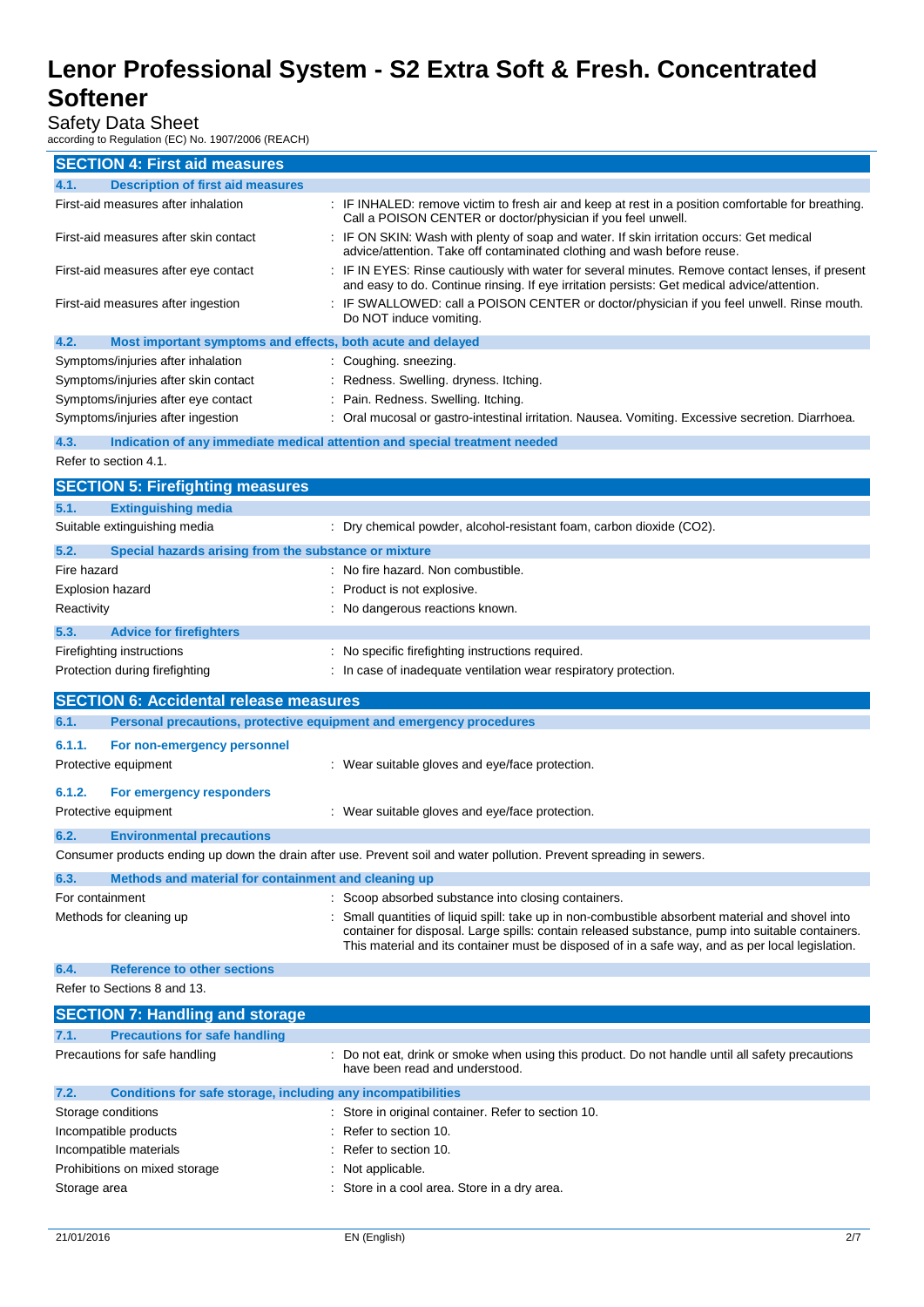### Safety Data Sheet

according to Regulation (EC) No. 1907/2006 (REACH)

### **7.3. Specific end use(s)**

#### Refer to section 1.2.

### **SECTION 8: Exposure controls/personal protection**

### **8.1. Control parameters**

#### **8.1.1. National limit values**

| <b>Isopropyl Alcohol (67-63-0)</b> |                               |                        |  |
|------------------------------------|-------------------------------|------------------------|--|
| United Kingdom                     | WEL TWA (mg/m <sup>3</sup> )  | 999 mg/m $3$           |  |
| United Kingdom                     | WEL TWA (ppm)                 | 400 ppm                |  |
| United Kingdom                     | WEL STEL (mg/m <sup>3</sup> ) | 1250 mg/m <sup>3</sup> |  |
| United Kingdom                     | WEL STEL (ppm)                | 500 ppm                |  |

#### **8.1.2. Monitoring procedures: DNELS, PNECS, OEL**

| Isopropyl Alcohol (67-63-0)              |                          |  |
|------------------------------------------|--------------------------|--|
| DNEL/DMEL (Workers)                      |                          |  |
| Long-term - systemic effects, dermal     | 888 mg/kg bodyweight/day |  |
| Long-term - systemic effects, inhalation | $500$ mg/m <sup>3</sup>  |  |
| DNEL/DMEL (General population)           |                          |  |
| Long-term - systemic effects, oral       | 26 mg/kg bodyweight/day  |  |
| Long-term - systemic effects, inhalation | $89 \,\mathrm{mg/m^3}$   |  |
| Long-term - systemic effects, dermal     | 319 mg/kg bodyweight/day |  |
| PNEC (Water)                             |                          |  |
| PNEC aqua (freshwater)                   | 140.9 mg/l               |  |
| PNEC aqua (marine water)                 | 140.9 mg/l               |  |
| PNEC aqua (intermittent, freshwater)     | 140.9 mg/l               |  |
| <b>PNEC</b> (Sediment)                   |                          |  |
| PNEC sediment (freshwater)               | 552 mg/kg dwt            |  |
| PNEC sediment (marine water)             | 552 mg/kg dwt            |  |
| PNEC (Soil)                              |                          |  |
| PNEC soil                                | 28 mg/kg dwt             |  |
| PNEC (STP)                               |                          |  |
| PNEC sewage treatment plant              | 2251 mg/l                |  |
|                                          |                          |  |
| 8.2.<br><b>Exposure controls</b>         |                          |  |

8.2.1. Appropriate engineering controls : Not applicable.

#### 8.2.2. Personal protective equipment

Protective personal equipment only required in case of professional use or for large packs (not for household packs). For consumer use please follow recommendation as indicated on the label of the product.

| Hand protection          | Not applicable. |
|--------------------------|-----------------|
| Eye protection           | Not applicable. |
| Skin and body protection | Not applicable. |
| Respiratory protection   | Not applicable. |
|                          |                 |

8.2.3. Environmental exposure controls

Not available

|      | <b>SECTION 9: Physical and chemical properties</b>    |
|------|-------------------------------------------------------|
| 9.1. | Information on basic physical and chemical properties |

| <b>Property</b> | Value               | <b>Unit</b> | <b>Test method/Notes</b>                 |
|-----------------|---------------------|-------------|------------------------------------------|
| Appearance      | Liquid.             |             |                                          |
| Physical state  | Liquid              |             |                                          |
| Colour          | Coloured.           |             |                                          |
| Odour           | pleasant (perfume). |             |                                          |
| Odour threshold |                     | ppm         | Perceived odor at typical use conditions |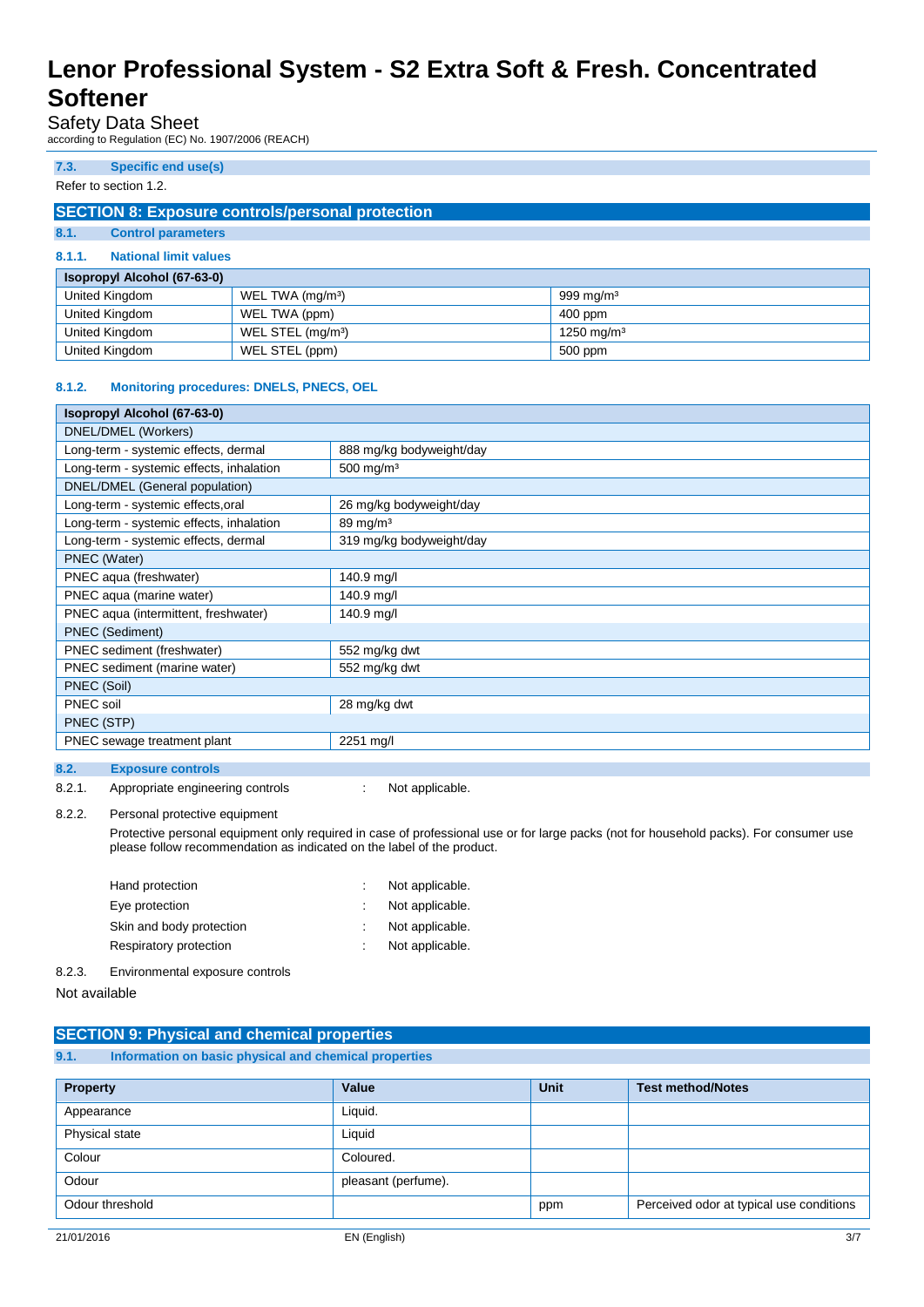# Safety Data Sheet

according to Regulation (EC) No. 1907/2006 (REACH)

| <b>Property</b>                                                                            | Value                                                                                                                                                       | <b>Unit</b> | <b>Test method/Notes</b>                                                                             |  |
|--------------------------------------------------------------------------------------------|-------------------------------------------------------------------------------------------------------------------------------------------------------------|-------------|------------------------------------------------------------------------------------------------------|--|
| pH                                                                                         | $2.9 - 3.5$                                                                                                                                                 |             |                                                                                                      |  |
| Melting point                                                                              |                                                                                                                                                             | ℃           | Not available. This property is not<br>relevant for the safety and classification<br>of this product |  |
| Freezing point                                                                             |                                                                                                                                                             |             | Not available. This property is not<br>relevant for the safety and classification<br>of this product |  |
| Boiling point                                                                              | $95 - 110$                                                                                                                                                  | $^{\circ}C$ |                                                                                                      |  |
| Flash point                                                                                |                                                                                                                                                             |             | No flash point till boiling                                                                          |  |
| Relative evaporation rate (butylacetate=1)                                                 |                                                                                                                                                             |             | Not available. This property is not<br>relevant for the safety and classification<br>of this product |  |
| Relative evaporation rate (ether=1)                                                        |                                                                                                                                                             |             | Not available. This property is not<br>relevant for the safety and classification<br>of this product |  |
| Flammability (solid, gas)                                                                  |                                                                                                                                                             |             | Not applicable. This property is not<br>relevant for liquid product forms                            |  |
| <b>Explosive limits</b>                                                                    |                                                                                                                                                             | vol %       | Not available. This property is not<br>relevant for the safety and classification<br>of this product |  |
| Vapour pressure                                                                            |                                                                                                                                                             |             | Not available. This property is not<br>relevant for the safety and classification<br>of this product |  |
| Relative density                                                                           | $0.99 - 0.998$                                                                                                                                              |             |                                                                                                      |  |
| Solubility                                                                                 | Soluble in water.                                                                                                                                           |             |                                                                                                      |  |
| Log Pow                                                                                    |                                                                                                                                                             |             | Not applicable. This property is not<br>relevant for mixtures                                        |  |
| Auto-ignition temperature                                                                  |                                                                                                                                                             |             | Not available. This property is not<br>relevant for the safety and classification<br>of this product |  |
| Decomposition temperature                                                                  |                                                                                                                                                             | °C          | Not available. This property is not<br>relevant for the safety and classification<br>of this product |  |
| Viscosity                                                                                  | $45 - 165$                                                                                                                                                  | cP          |                                                                                                      |  |
| Explosive properties                                                                       | Not applicable. This product is not classified as explosive as it does not contain any<br>substances which possesses explosive properties CLP (Art 14 (2)). |             |                                                                                                      |  |
| Oxidising properties                                                                       | Not applicable. This product is not classified as oxidizing as it does not contain any<br>substances which possesses oxidizing properties CLP (Art 14 (2)). |             |                                                                                                      |  |
| <b>Other information</b><br>9.2.                                                           |                                                                                                                                                             |             |                                                                                                      |  |
| No additional information available                                                        |                                                                                                                                                             |             |                                                                                                      |  |
| <b>SECTION 10: Stability and reactivity</b>                                                |                                                                                                                                                             |             |                                                                                                      |  |
| 10.1.<br><b>Reactivity</b>                                                                 |                                                                                                                                                             |             |                                                                                                      |  |
| No dangerous reactions known.                                                              |                                                                                                                                                             |             |                                                                                                      |  |
| 10.2.<br><b>Chemical stability</b>                                                         |                                                                                                                                                             |             |                                                                                                      |  |
|                                                                                            | Stable under normal conditions.                                                                                                                             |             |                                                                                                      |  |
| 10.3.<br><b>Possibility of hazardous reactions</b><br>Refer to section 10.1 on Reactivity. |                                                                                                                                                             |             |                                                                                                      |  |
| <b>Conditions to avoid</b><br>10.4.                                                        |                                                                                                                                                             |             |                                                                                                      |  |
| Not required for normal conditions of use.                                                 |                                                                                                                                                             |             |                                                                                                      |  |
| 10.5.<br><b>Incompatible materials</b>                                                     |                                                                                                                                                             |             |                                                                                                      |  |
| Not applicable.                                                                            |                                                                                                                                                             |             |                                                                                                      |  |
| 10.6.<br><b>Hazardous decomposition products</b>                                           |                                                                                                                                                             |             |                                                                                                      |  |
| None under normal use.                                                                     |                                                                                                                                                             |             |                                                                                                      |  |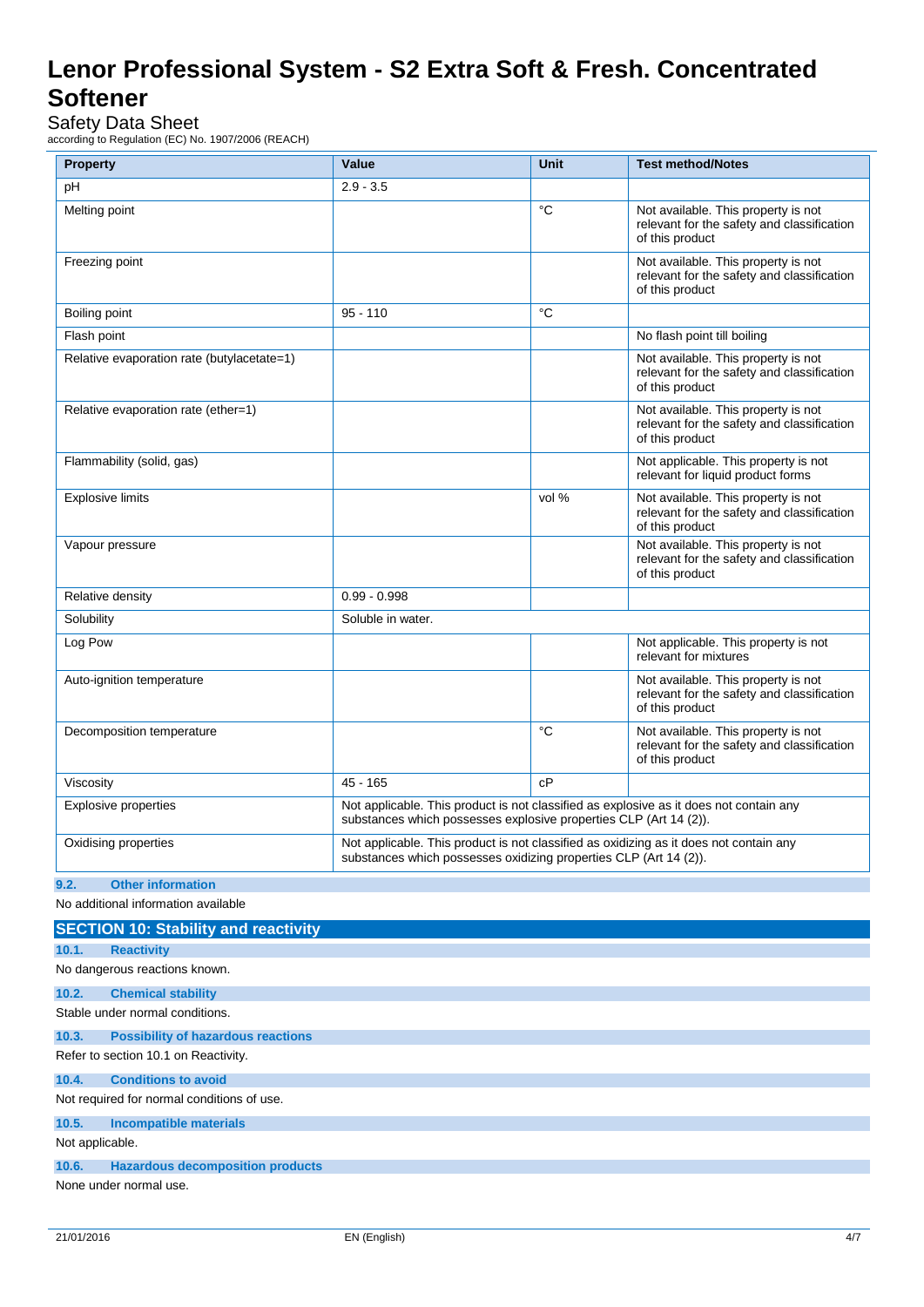### Safety Data Sheet

according to Regulation (EC) No. 1907/2006 (REACH)

### **SECTION 11: Toxicological information**

### **11.1. Information on toxicological effects**

#### **11.1.1. Mixture**

| Lenor Professional System - S2 Extra Soft & Fresh. Concentrated Softener |                                                                       |  |
|--------------------------------------------------------------------------|-----------------------------------------------------------------------|--|
| Acute toxicity                                                           | Not classified (*)                                                    |  |
| Skin corrosion/irritation                                                | Not classified (*)                                                    |  |
| Serious eye damage/irritation                                            | Not classified (*)                                                    |  |
| Respiratory or skin sensitisation                                        | Not classified (*)                                                    |  |
| Germ cell mutagenicity                                                   | Not classified (*)                                                    |  |
| Carcinogenicity                                                          | Not classified (*)                                                    |  |
| Reproductive toxicity                                                    | Not classified (*)                                                    |  |
| Specific target organ toxicity (single exposure)                         | Not classified (*)                                                    |  |
| Specific target organ toxicity (repeated<br>exposure)                    | Not classified (*)                                                    |  |
| Aspiration hazard<br>$\sim$                                              | Not classified (*)<br>.<br>$\sim$ $\sim$<br>$\sim$ $\sim$ $\sim$<br>. |  |

(\*) Based upon available data of the substances and/or the product, product classification criteria are not met. See Section 2 and Section 16 for applicable hazard classification and classification procedure, respectively.

#### **11.1.2. Substances in the mixture**

Acute toxicity:

| Isopropyl Alcohol (67-63-0) |                          |  |
|-----------------------------|--------------------------|--|
| LD50 oral rat               | 5840 mg/kg (//OECD 401)  |  |
| LD50 dermal rabbit          | 12956 mg/kg (//OECD 402) |  |

### **SECTION 12: Ecological information**

**12.1. Toxicity**

Ecology - general **Ecology** - general state of the known adverse effects on the functioning of water treatment plants under normal use conditions as recommended. The product is not considered harmful to aquatic organisms nor to cause long-term adverse effects in the environment.

| <b>Isopropyl Alcohol (67-63-0)</b>                                |                                           |  |
|-------------------------------------------------------------------|-------------------------------------------|--|
| LC50 fishes 1                                                     | 9640 mg/l //OECD 203; Pimephales promelas |  |
| EC50 Daphnia 1                                                    | > 10000 mg/l //OECD 202; Daphnia magna    |  |
| > 100 mg/l Leuciscus idus melanotus<br>ErC50 (algae)              |                                           |  |
| NOEC chronic crustacea                                            | 140.9 mg/l Daphnia magna                  |  |
| Distearoylethyl/Dipalmitoylethyl Dimonium Chloride (1079184-43-2) |                                           |  |
| $5.2$ mg/l<br>LC50 fishes 1                                       |                                           |  |
| EC50 Daphnia 1                                                    | $14.8$ mg/l                               |  |
| NOEC (acute)<br>$0.686$ mg/l                                      |                                           |  |

#### **12.2. Persistence and degradability**

| Isopropyl Alcohol (67-63-0)                                       |                                                                       |  |  |
|-------------------------------------------------------------------|-----------------------------------------------------------------------|--|--|
| Persistence and degradability                                     | Biodegradable.                                                        |  |  |
| Chemical oxygen demand (COD)                                      | $> 0.5$ q O <sub>2</sub> /g substance BOD5/COD; aerobic               |  |  |
| Biodegradation                                                    | 53 % //EC 440/2008 C.5                                                |  |  |
| Distearoylethyl/Dipalmitoylethyl Dimonium Chloride (1079184-43-2) |                                                                       |  |  |
| Persistence and degradability                                     | Biodegradable.                                                        |  |  |
| Biodegradation                                                    | >60%                                                                  |  |  |
| <b>Bioaccumulative potential</b><br>12.3.                         |                                                                       |  |  |
| Isopropyl Alcohol (67-63-0)                                       |                                                                       |  |  |
| Bioaccumulative potential                                         | Not expected to bioaccumulate due to the low log Kow (log Kow $<$ 4). |  |  |
| <b>Mobility in soil</b><br>12.4.                                  |                                                                       |  |  |
| No additional information available                               |                                                                       |  |  |
| ADE<br><b>Dealth of DDT</b> and ODOD assessment                   |                                                                       |  |  |

| 12.5.<br><b>Results of PBT and vPvB assessment</b>                       |                                         |  |
|--------------------------------------------------------------------------|-----------------------------------------|--|
| Lenor Professional System - S2 Extra Soft & Fresh. Concentrated Softener |                                         |  |
| Results of PBT assessment                                                | No presence of PBT and vPvB ingredients |  |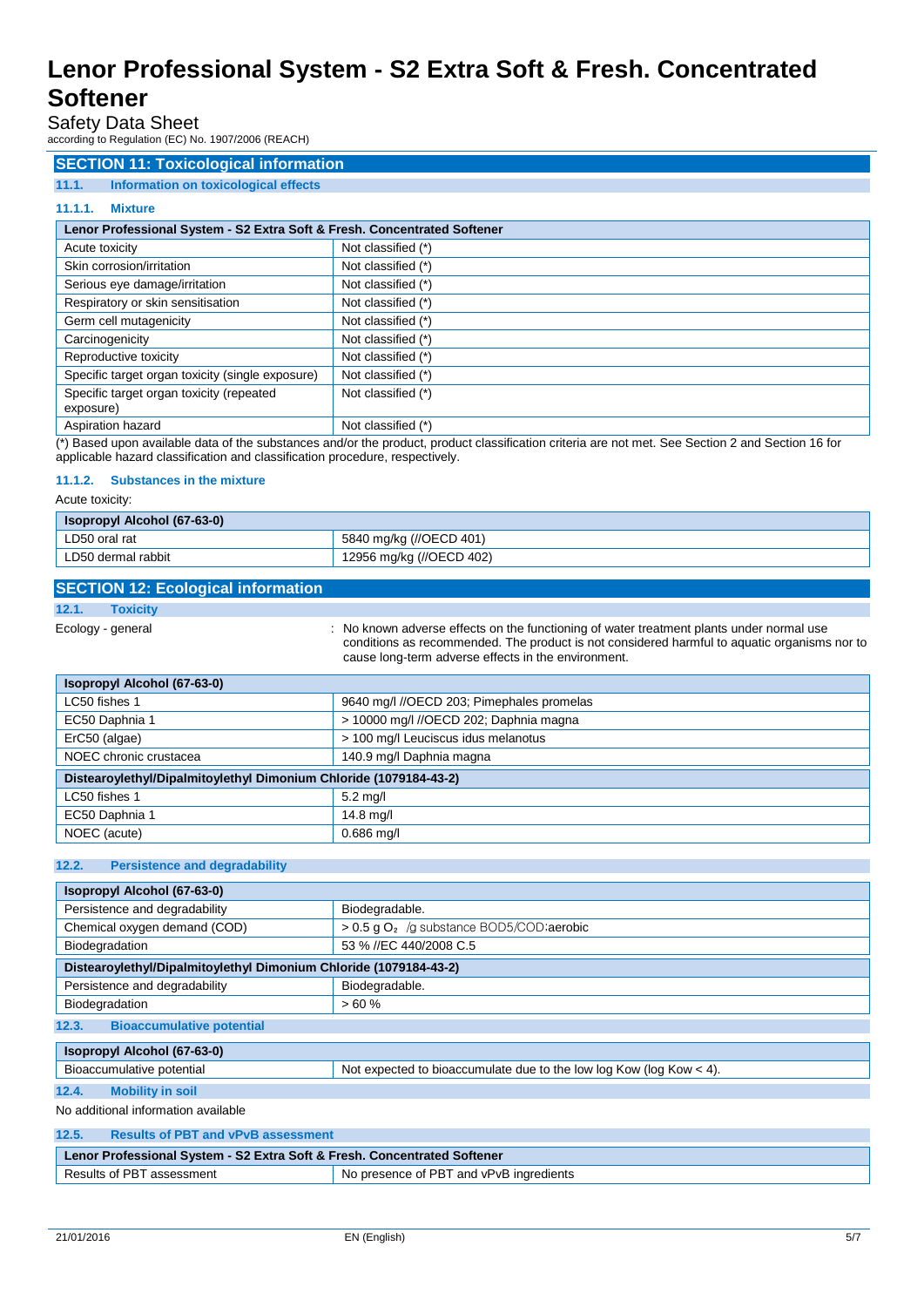### Safety Data Sheet

|                                                                                   | according to Regulation (EC) No. 1907/2006 (REACH) |                                                                                                                                                                                                                                                                                                                                                                                                                                                                                                    |
|-----------------------------------------------------------------------------------|----------------------------------------------------|----------------------------------------------------------------------------------------------------------------------------------------------------------------------------------------------------------------------------------------------------------------------------------------------------------------------------------------------------------------------------------------------------------------------------------------------------------------------------------------------------|
|                                                                                   | <b>Component</b>                                   |                                                                                                                                                                                                                                                                                                                                                                                                                                                                                                    |
|                                                                                   | Isopropyl Alcohol (67-63-0)                        | This substance/mixture does not meet the PBT criteria of REACH regulation, annex XIII<br>This substance/mixture does not meet the vPvB criteria of REACH regulation, annex XIII                                                                                                                                                                                                                                                                                                                    |
| 12.6.                                                                             | <b>Other adverse effects</b>                       |                                                                                                                                                                                                                                                                                                                                                                                                                                                                                                    |
|                                                                                   | Other information                                  | : No other effects known.                                                                                                                                                                                                                                                                                                                                                                                                                                                                          |
|                                                                                   | <b>SECTION 13: Disposal considerations</b>         |                                                                                                                                                                                                                                                                                                                                                                                                                                                                                                    |
| 13.1.                                                                             | <b>Waste treatment methods</b>                     |                                                                                                                                                                                                                                                                                                                                                                                                                                                                                                    |
| 13.1.1.                                                                           | Regional legislation (waste)                       | : Disposal must be done according to official regulations.                                                                                                                                                                                                                                                                                                                                                                                                                                         |
| 13.1.2                                                                            | Disposal recommendations                           | : The waste codes/waste designations below are in accordance with EWC. Waste<br>must be delivered to an approved waste disposal company. The waste is to be kept<br>separate from other types of waste until its disposal. Do not throw waste product<br>into the sewer. Where possible recycling is preferred to disposal or incineration.<br>. For handling waste, see measures described in section 7. Empty, uncleaned<br>packaging need the same disposal considerations as filled packaging. |
| 13.1.3                                                                            | EURAL Waste code product                           | : 20 01 29* - detergents containing dangerous substances<br>15 01 10* - packaging containing residues of or contaminated by dangerous<br>substances                                                                                                                                                                                                                                                                                                                                                |
|                                                                                   | <b>SECTION 14: Transport information</b>           |                                                                                                                                                                                                                                                                                                                                                                                                                                                                                                    |
| 14.1.                                                                             | <b>UN number</b>                                   |                                                                                                                                                                                                                                                                                                                                                                                                                                                                                                    |
| Not applicable                                                                    |                                                    |                                                                                                                                                                                                                                                                                                                                                                                                                                                                                                    |
| 14.2.                                                                             | <b>UN proper shipping name</b>                     |                                                                                                                                                                                                                                                                                                                                                                                                                                                                                                    |
| Not applicable                                                                    |                                                    |                                                                                                                                                                                                                                                                                                                                                                                                                                                                                                    |
| 14.3.                                                                             | <b>Transport hazard class(es)</b>                  |                                                                                                                                                                                                                                                                                                                                                                                                                                                                                                    |
| Not applicable                                                                    |                                                    |                                                                                                                                                                                                                                                                                                                                                                                                                                                                                                    |
| 14.4.                                                                             | <b>Packing group</b>                               |                                                                                                                                                                                                                                                                                                                                                                                                                                                                                                    |
| Not applicable                                                                    |                                                    |                                                                                                                                                                                                                                                                                                                                                                                                                                                                                                    |
| 14.5.                                                                             | <b>Environmental hazards</b>                       |                                                                                                                                                                                                                                                                                                                                                                                                                                                                                                    |
| Not applicable                                                                    |                                                    |                                                                                                                                                                                                                                                                                                                                                                                                                                                                                                    |
| 14.6.                                                                             | <b>Special precautions for user</b>                |                                                                                                                                                                                                                                                                                                                                                                                                                                                                                                    |
| Not applicable                                                                    |                                                    |                                                                                                                                                                                                                                                                                                                                                                                                                                                                                                    |
| 14.7.<br>Transport in bulk according to Annex II of MARPOL 73/78 and the IBC Code |                                                    |                                                                                                                                                                                                                                                                                                                                                                                                                                                                                                    |
| Not applicable                                                                    |                                                    |                                                                                                                                                                                                                                                                                                                                                                                                                                                                                                    |
| <b>SECTION 15: Regulatory information</b>                                         |                                                    |                                                                                                                                                                                                                                                                                                                                                                                                                                                                                                    |
| Ingredient label                                                                  |                                                    | : 5-15% Cationic surfactants; Benzisothiazolinone, Perfumes, Alpha-isomethyl ionone,                                                                                                                                                                                                                                                                                                                                                                                                               |
|                                                                                   |                                                    | Citronellol, Eugenol, Geraniol, Hexyl cinnamal, Linalool.                                                                                                                                                                                                                                                                                                                                                                                                                                          |

#### **15.1. Safety, health and environmental regulations/legislation specific for the substance or mixture**

#### **15.1.1. EU-Regulations**

Contains no REACH substances with Annex XVII restrictions

Contains no substance on the REACH candidate list

Contains no REACH Annex XIV substances

CESIO recommendations : The surfactant(s) contained in this preparation complies(comply) with the biodegradability criteria as laid down in Regulation (EC) No.648/2004 on detergents. Data to support this assertion are held at the disposal of the competent authorities of the Member States and will be made available to them, at their direct request or at the request of a detergent manufacturer.

Other information, restriction and prohibition regulations

: Classification according to Regulation (EC) No. 1272/2008 [CLP]. Regulation (EC) No. 648/2004 of 31 March 2004 on detergents. Registration, Evaluation, Authorisation and Restriction of Chemicals Regulation (EC) No 1907/2006. Dangerous Preparations Directive 1999/45/EC. Dangerous Substances Directive 67/548/EEC.

#### **15.1.2. National regulations**

No additional information available

#### **15.2. Chemical safety assessment**

No chemical safety assessment has been carried out